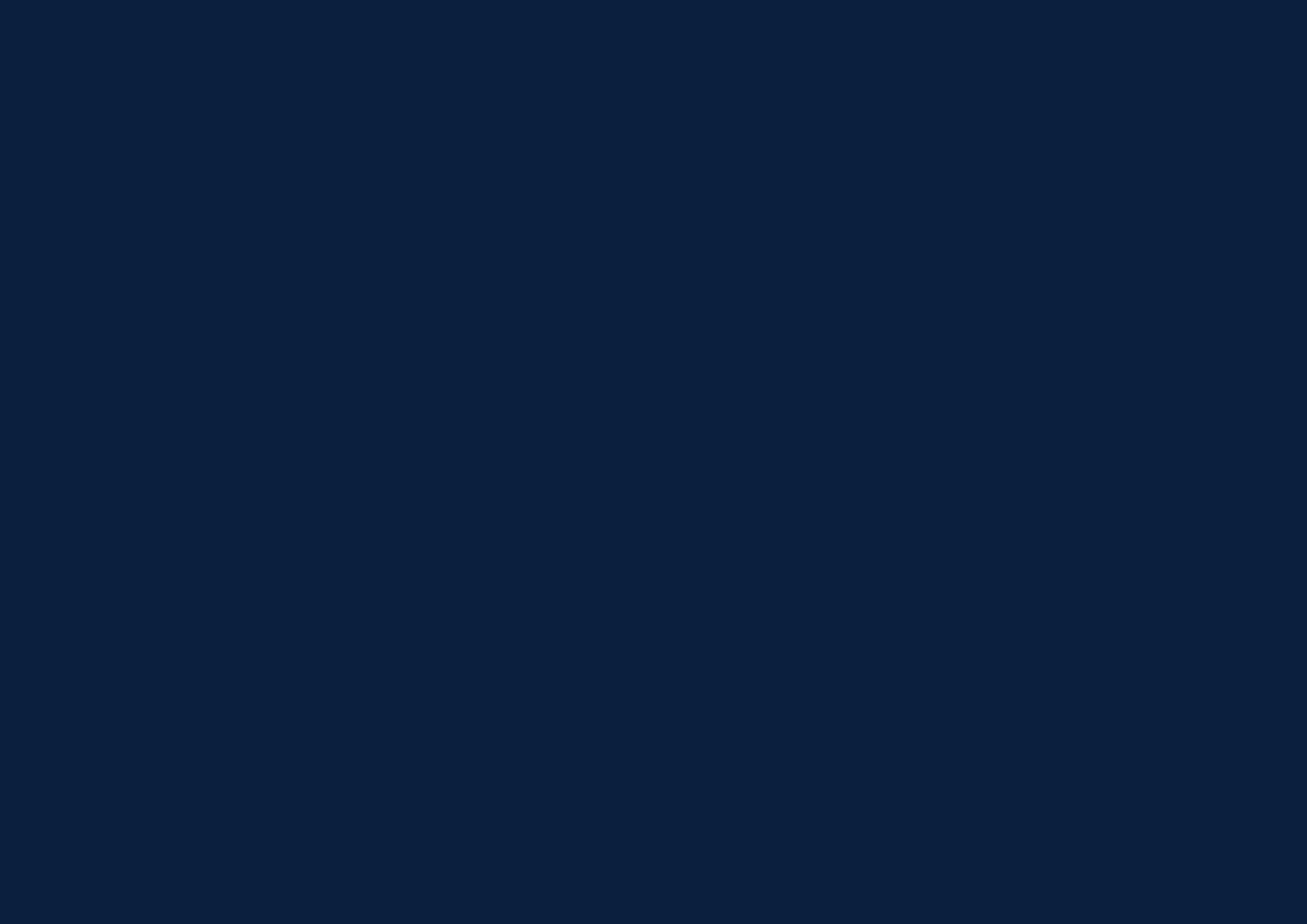

# THE STEDES

#### Sanderstead CR2

An exclusive development of just two individually designed four bedroom detached family homes within a private close.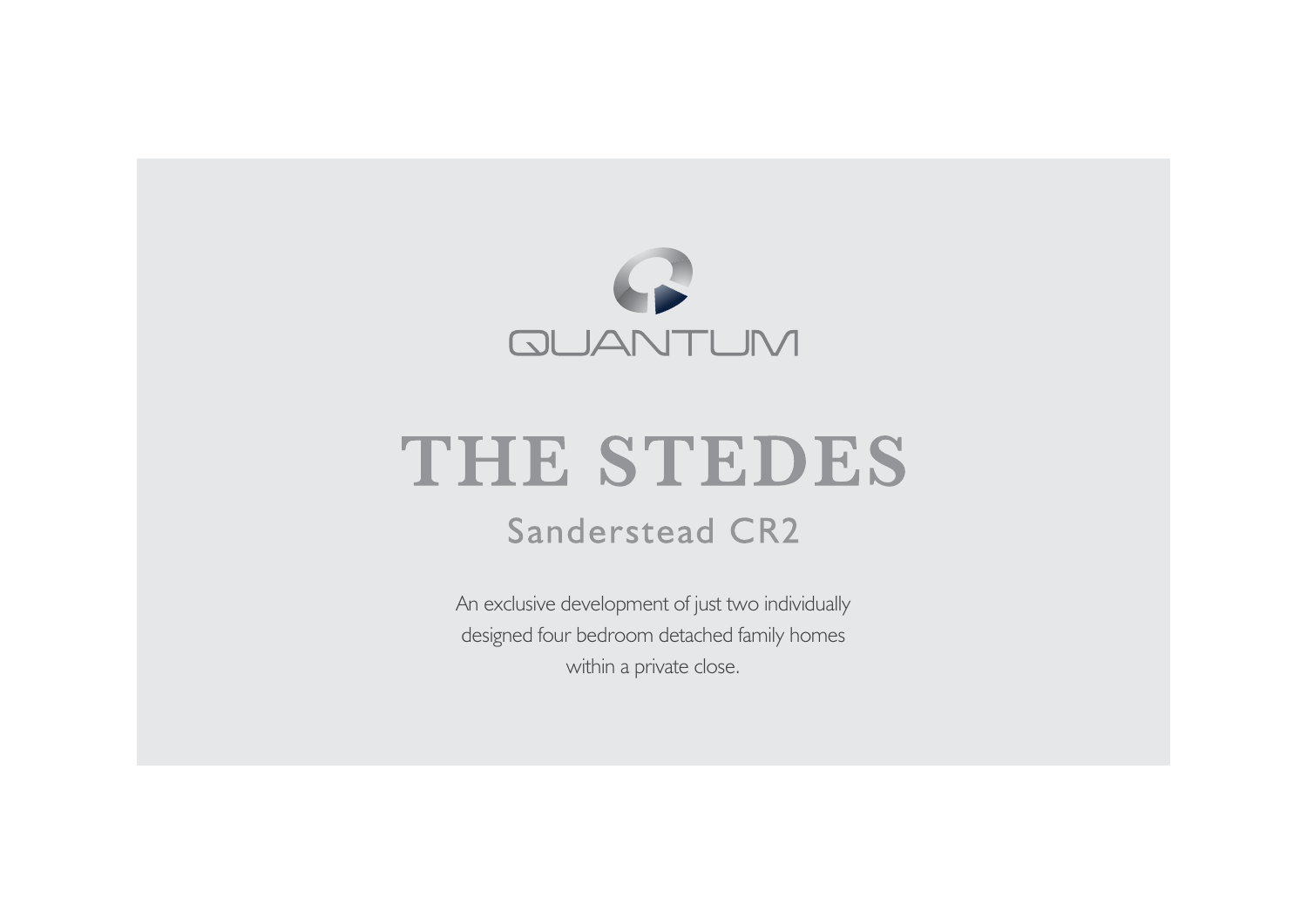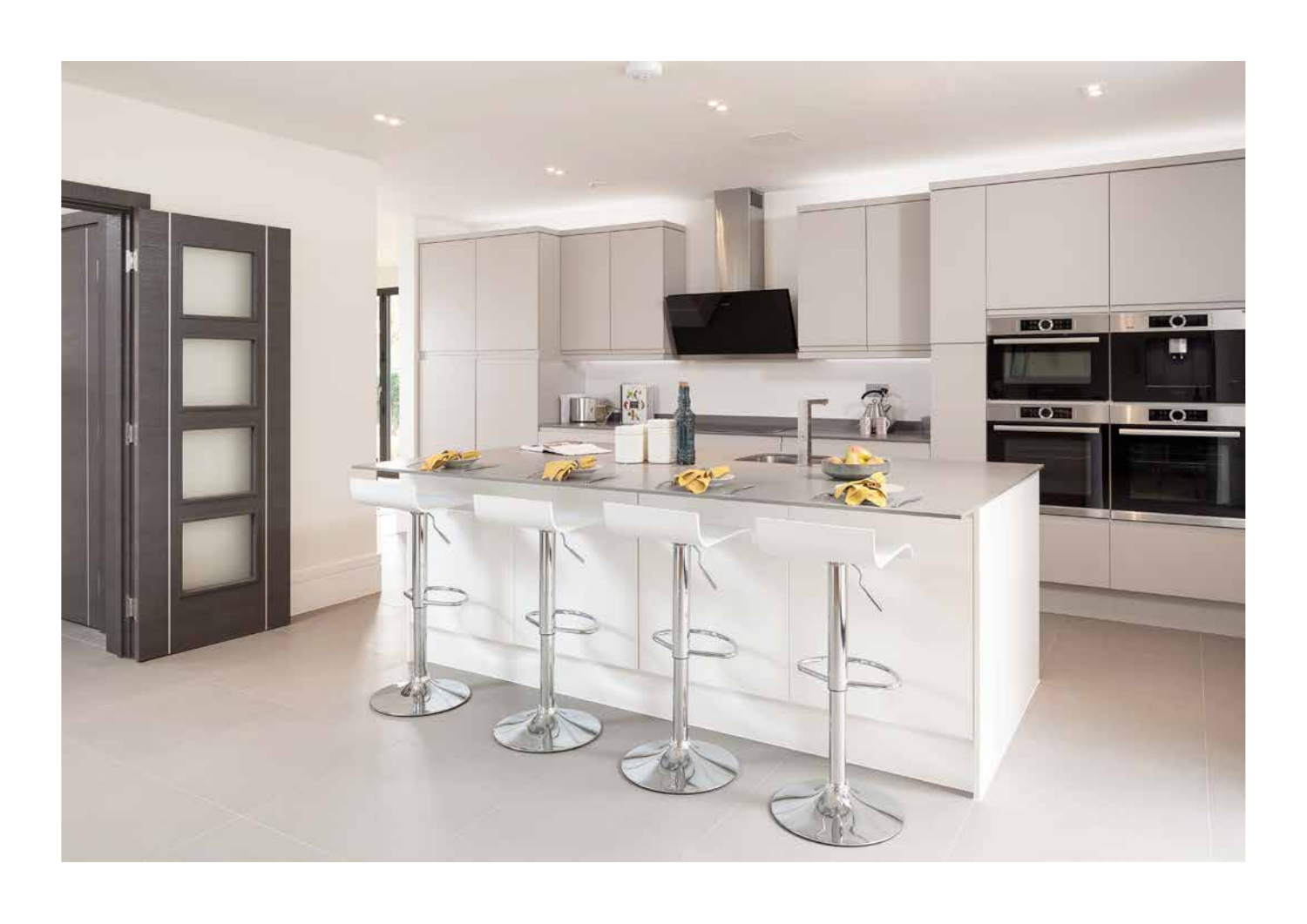### Specification

Underfloor heating running throughout.

Bespoke handleless kitchens with Sile Stone worktops, integrated Bosch Appliances throughout including fridge / freezer / washing dryer / coffee machine / two ovens plus combi oven with microwave / dishwasher / induction hob / wine cooler

Contemporary Steel & Oak glass balustrade staircase

Contemporary style bathrooms with heated mirrors

Vicaima bespoke internal door sets throughout

Powder Coated Aluminium windows throughout

Natural oak flooring to main reception areas with carpet to bedrooms

Sky Q ready

Air source heat pump

Architectural lighting

Engineered timber flooring to the first floor.

Plot 2- roof lantern to the kitchen.

Integrated music system to Kitchen- Diner / lounge / master bedroom and en-suite

Rako programmable lighting system





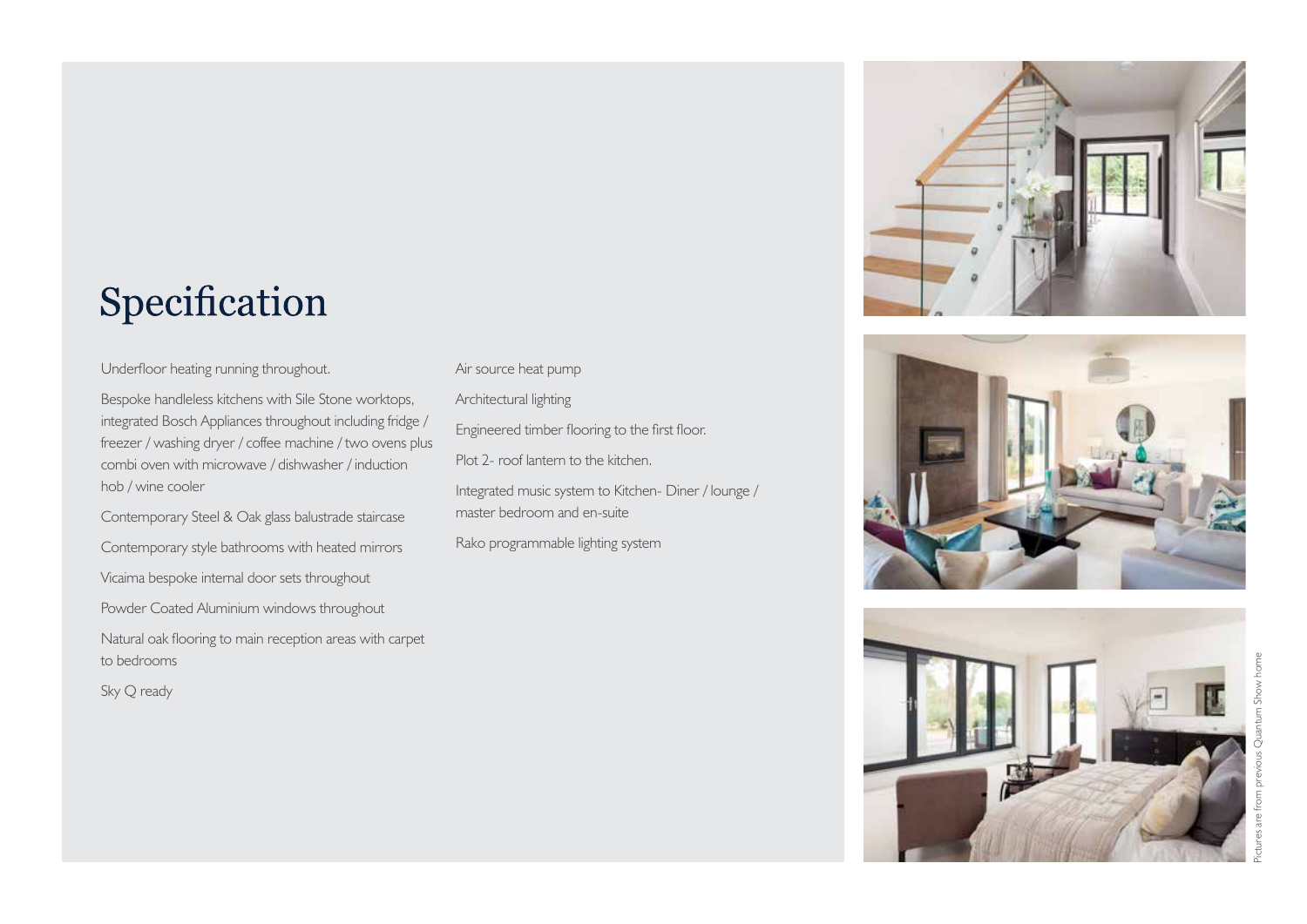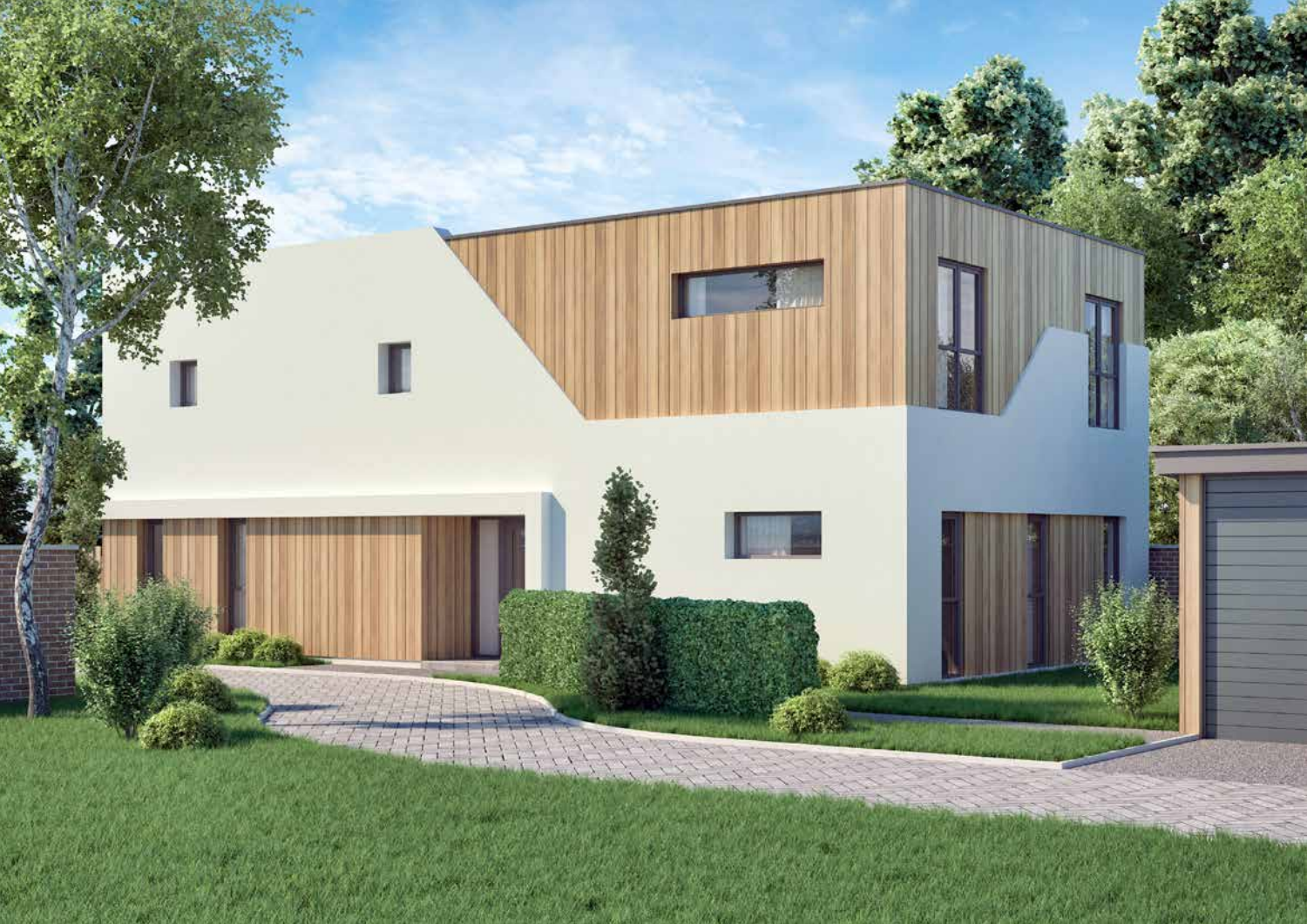

#### PLOT ONE - THE STEDES - 2,091 SQFT



**FIRST FLOOR**



**GROUND FLOOR**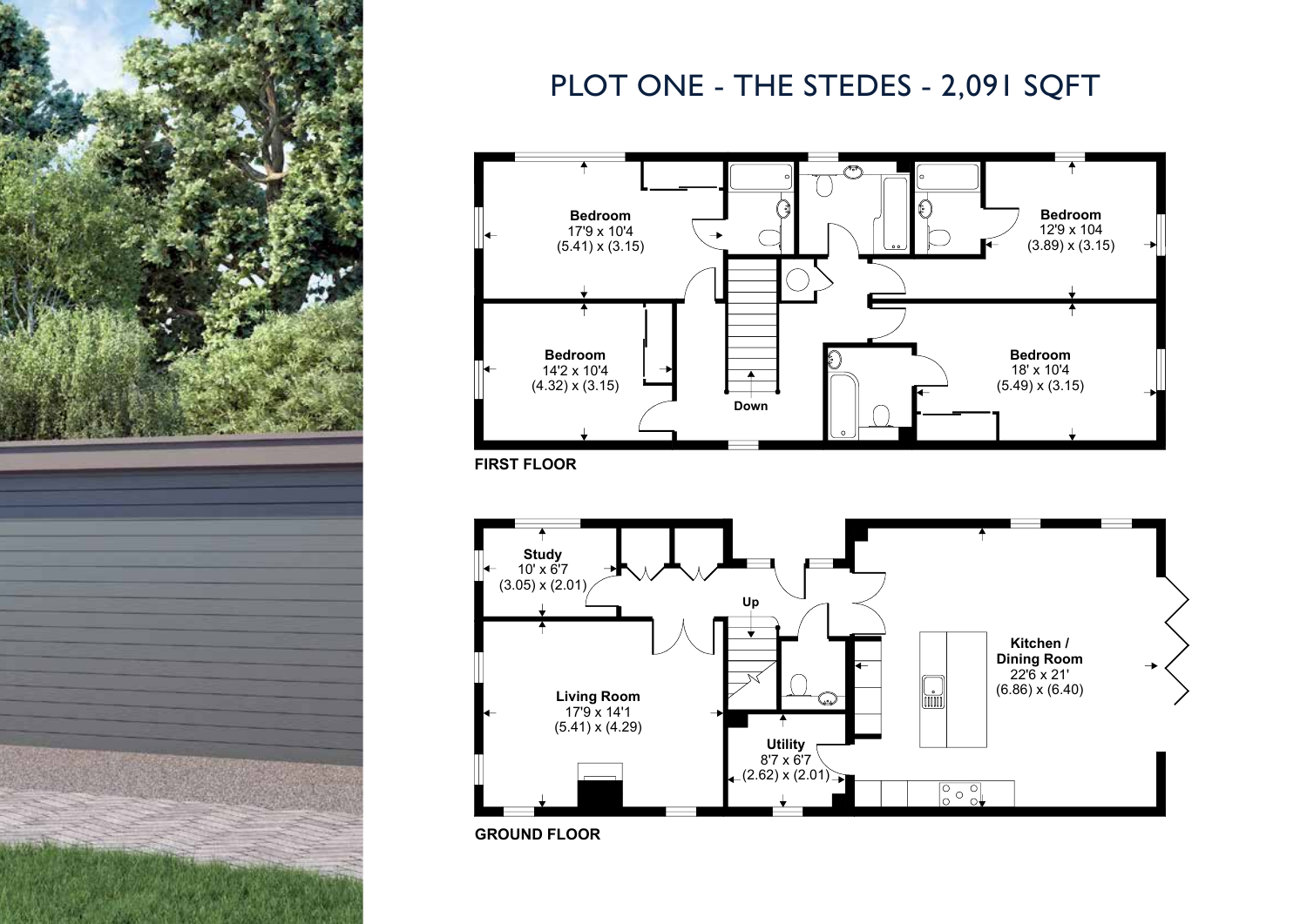#### PLOT TWO - THE STEDES - 2,292 SQFT



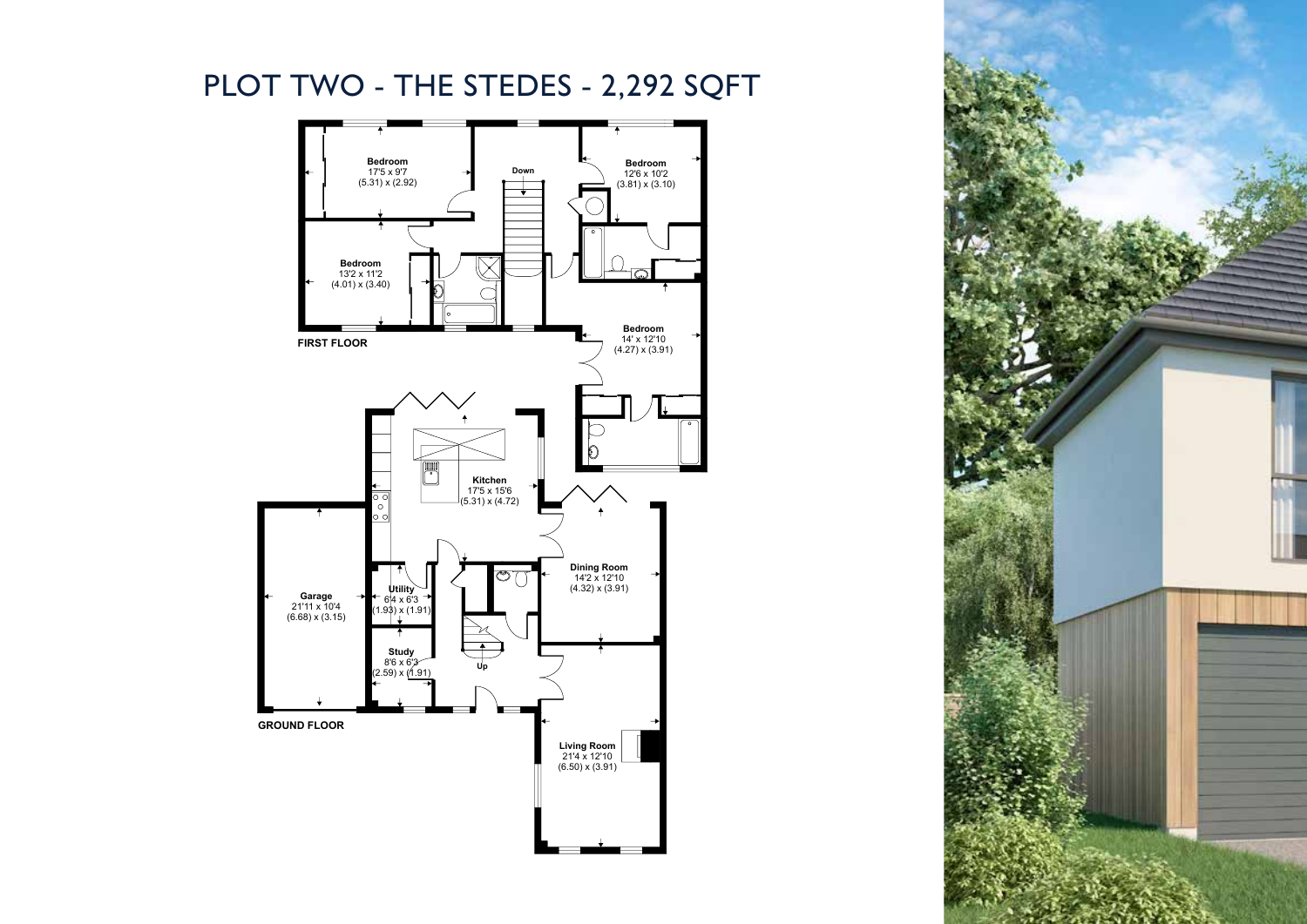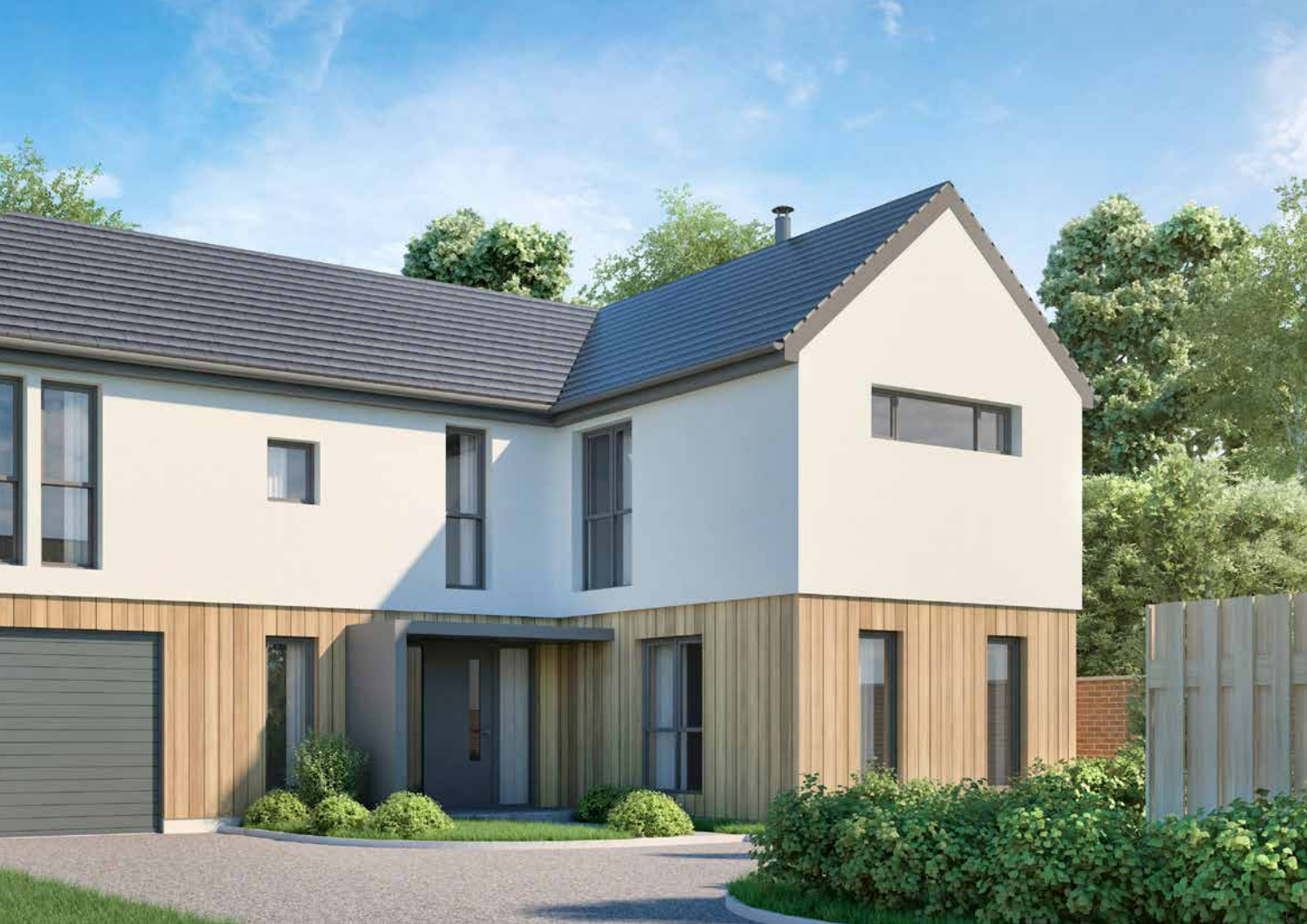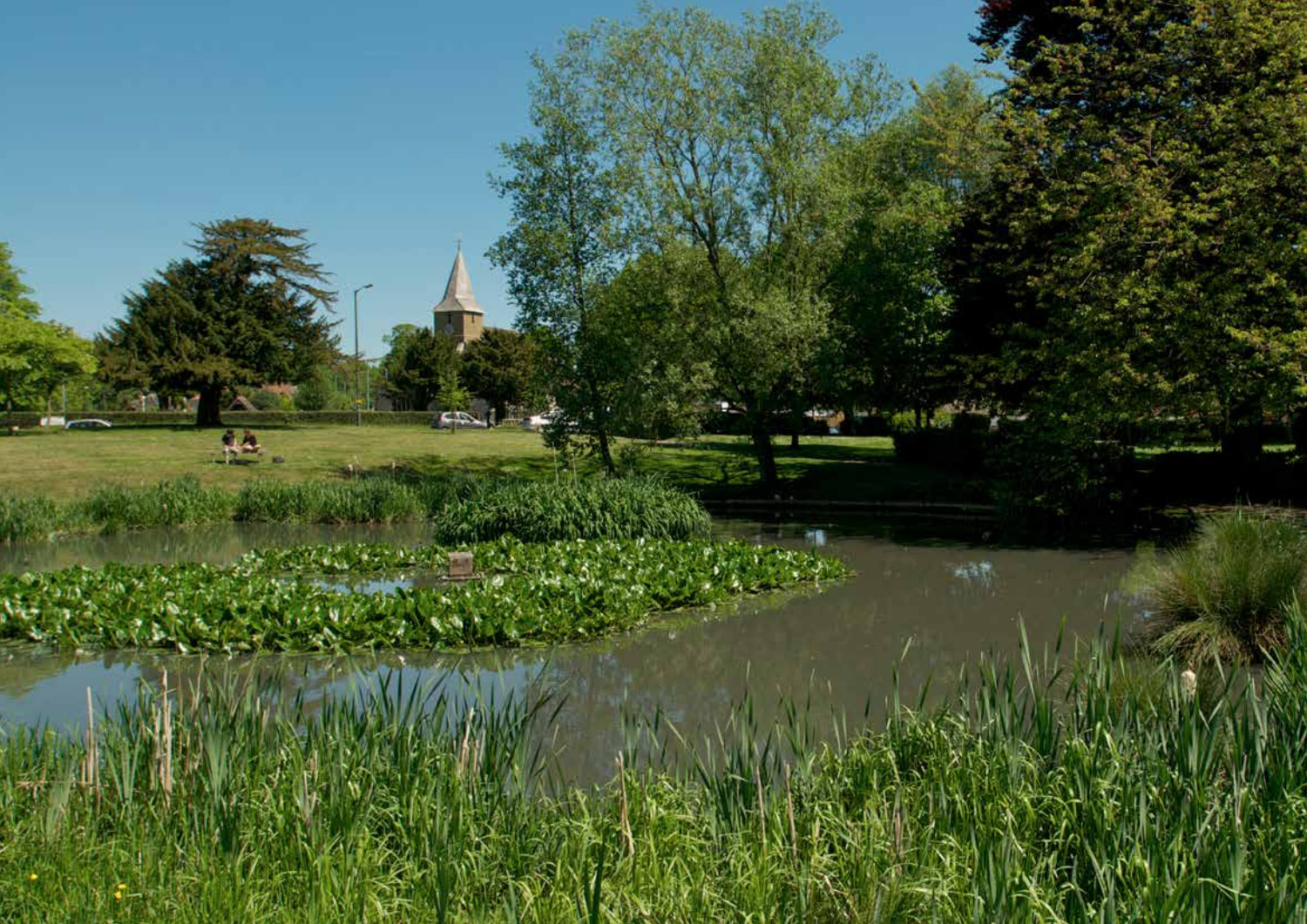

#### SANDERSTEAD

Set within Sanderstead in the London Borough of Croydon, The Stedes is located on Onslow Gardens, 5.3 miles from the Junction 6 of the M25 and just over 1 mile from Riddlesdown, Purley Oaks and Sanderstead stations which provide direct access to London Victoria, London Bridge and East Croydon in approximately 23, 30 and 6 minutes respectively.

Sanderstead itself is divided into two distinct parts. The Stedes is located just on the outskirts of Sanderstead village which boasts an abundance of independent retailers, Waitrose supermarket, and restaurants. The station and local high street parade are just a short drive away. The Stedes is also surrounded by an abundance of sports clubs and boasts a Rugby, Cricket and Golf club within very close proximity. The development is just a short walk from Sandserstad pond and Sanderstead Recreation Ground providing local open spaces.

In addition to the local amenities provided by Sanderstead, Croydon is just a short bus ride away. The 403 bus runs from All Saints Church which is just 0.2 miles from the development and runs to Sanderstead station and on to Croydon Town centre. The 412 bus also runs from the same stop and provides access to Selsdon and Croydon. Croydon Town Centre is currently London's fourth largest retail centre and includes The Whitgift Shopping Centre which houses 140 retailers under its iconic glass roof.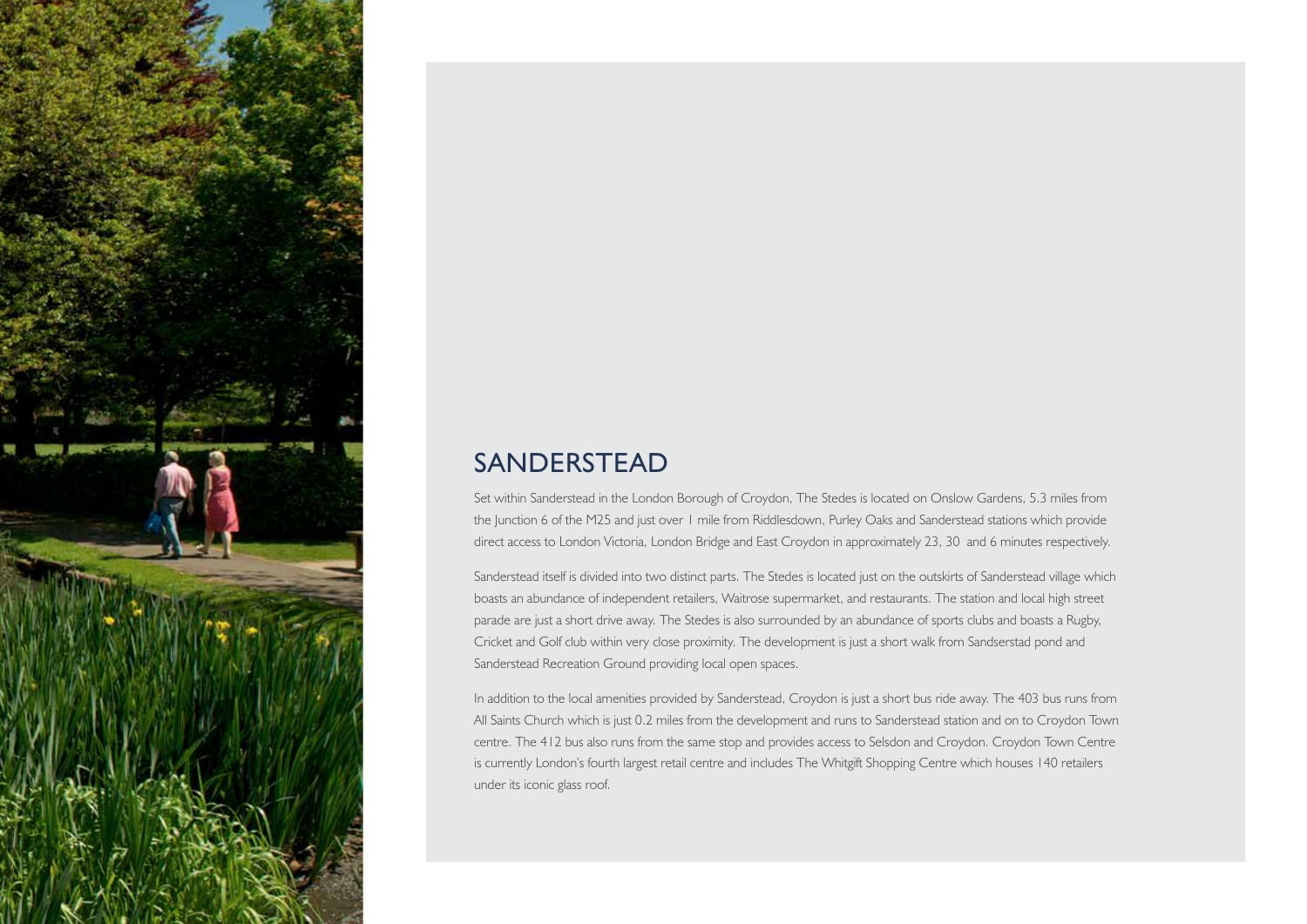

#### **SCHOOLS**

There are multiple excellent schools in the local area. Two of the most local primary schools to the development, Ridgeway Primary School and Atwood Primary School, have outstanding Ofsted ratings and Gresham Primary school is rated good. There are also multiple well regarded secondary schools within the area, some of which are comprehensive and some private. Of the comprehensive schools, Riddlesdown Collegiate for pupils aged 11 to 18 is rated outstanding by Ofsted and Warlingham School also for pupils aged 11 to 18 is rated good. There are many independent schools in the area including Croydon High for girls aged 3 to 18, Trinity School for boys aged 10 to 18, Royal Russell for boys and girls aged 3 to 18 which also provides boarding and the Whitgift school for boys aged 10 to 18 which also offers boarding.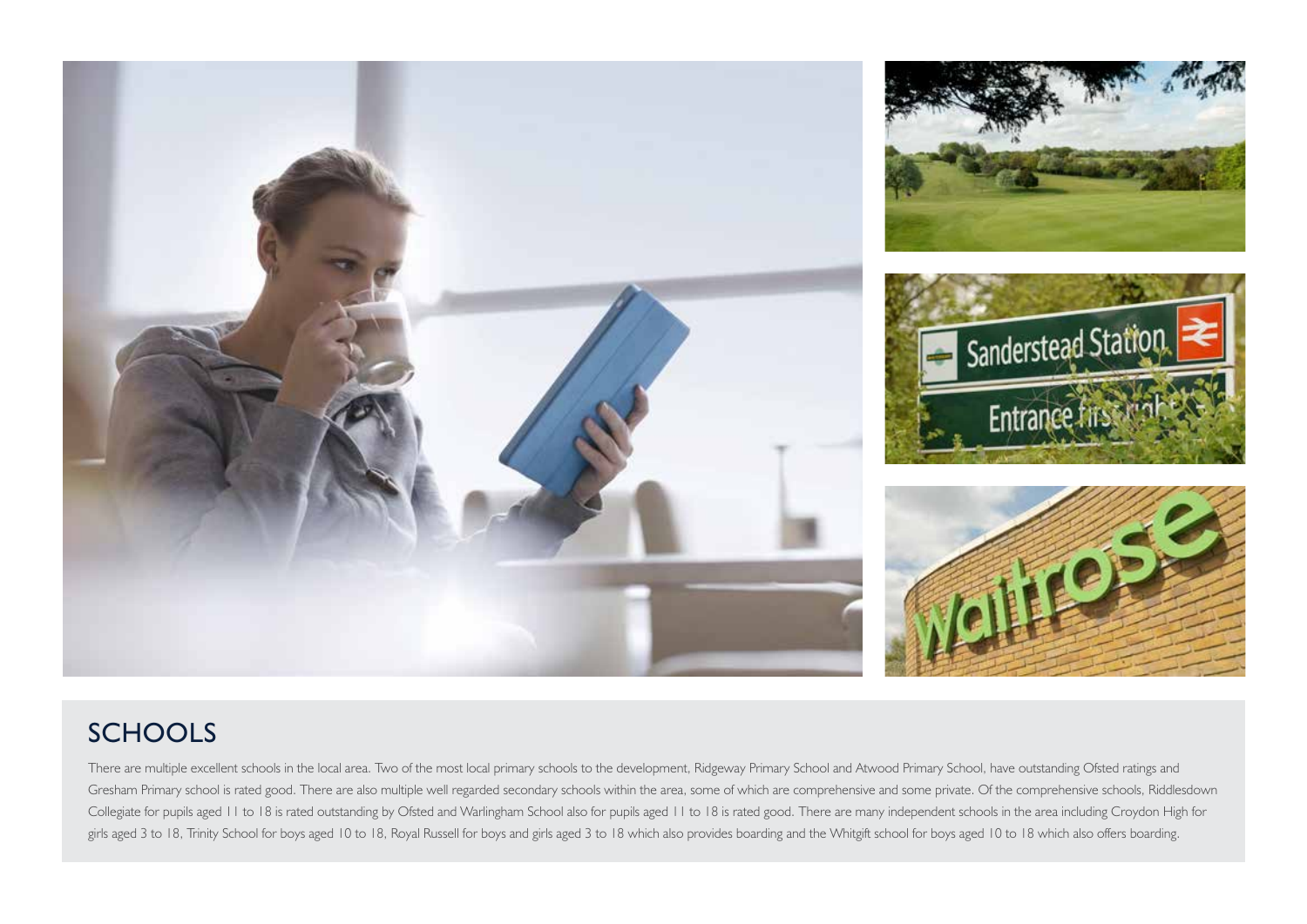

Sanderstead Station – 1.2 miles Riddlesdown station – 1.1 miles Purley Oaks station – 1.3 miles A22 – 1.9 miles Junction 6 of M25 – 5.3 miles Gatwick airport – 17.1 miles All Saints Church bus stop (403 and 412 buses) – 0.2 miles Sanderstead Pond – 0.1 miles Sanderstead Recreation Ground – 0.2 miles

Atwood Primary School – 0.4 miles Ridgeway Primary School – 0.8 miles Gresham Primary School – 0.2 miles Riddlesdown Collediate – 0.9 miles Warlingham School – 1.3 miles Croydon High School – 0.7 miles Trinity School – 2.8 miles Royal Russel School – 1.7 miles Whitgift School – 2.0 miles

These particulars are intended as a guide only and must not be relied upon as a statement of fact. They do not form the basis of a contract or any part thereof. Plans are not drawn to scale, the descriptions, distances and all other information are believed to be correct, but their accuracy is in no way guaranteed.

Any intending purchaser must therefore satisfy themselves by inspection or otherwise as to their correctness. Because the scheme is in the course of construction, we must reserve the right to alter the specifications without notice and substitute materials, equipment or fittings of a similar quality.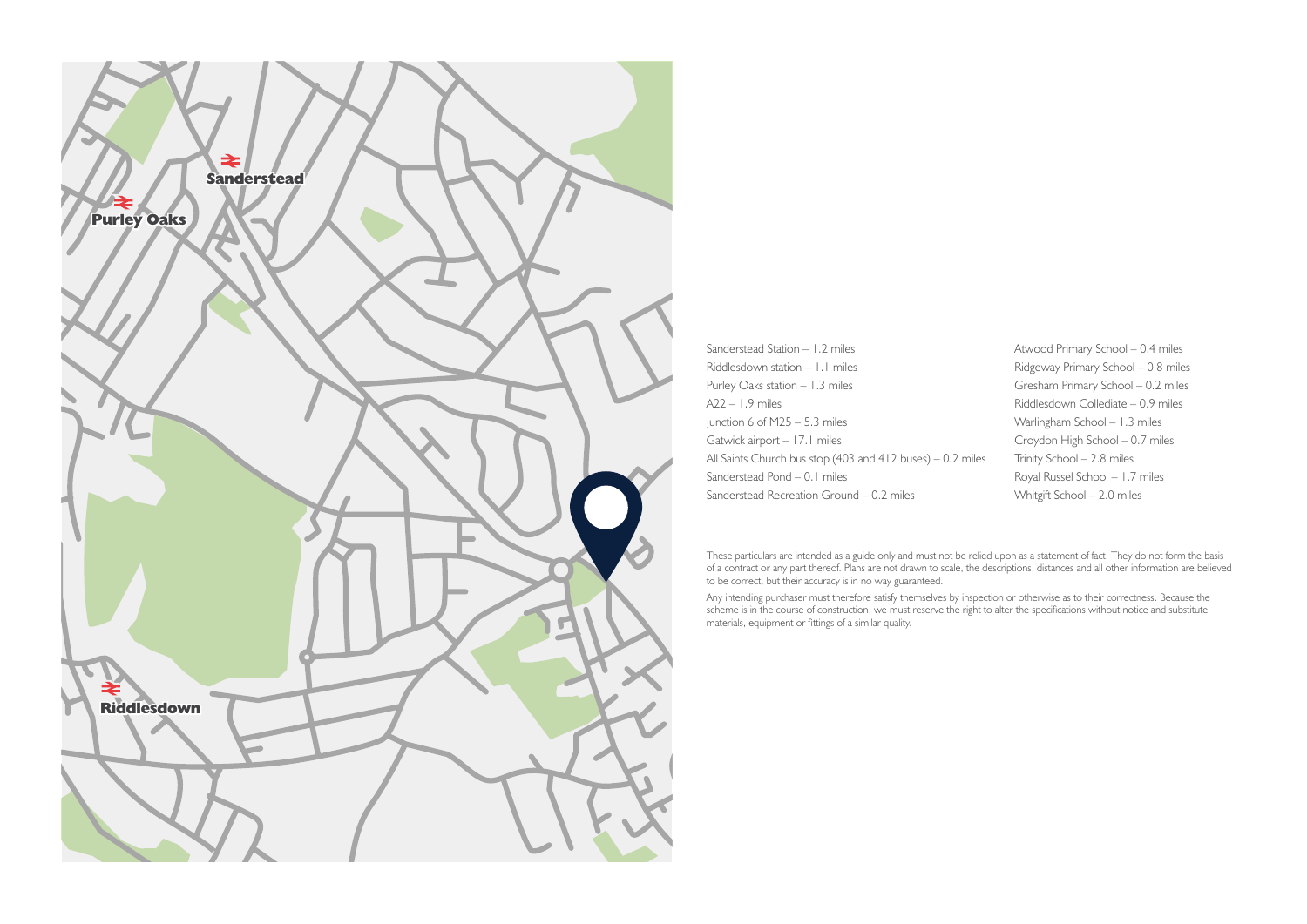# **OUANTUM**

Quantum are a bespoke housebuilder based locally to the area with a focus for attention to detail. Each project undertaken is uniquely designed and always set in a superb location with The Stedes being a prime example. Their aim is to provide you with a home that goes beyond what you would expect from a mainstream housebuilder and each new home is constructed with great care and consideration. For more information about Quantum please visit www.quantum-homes.co.uk